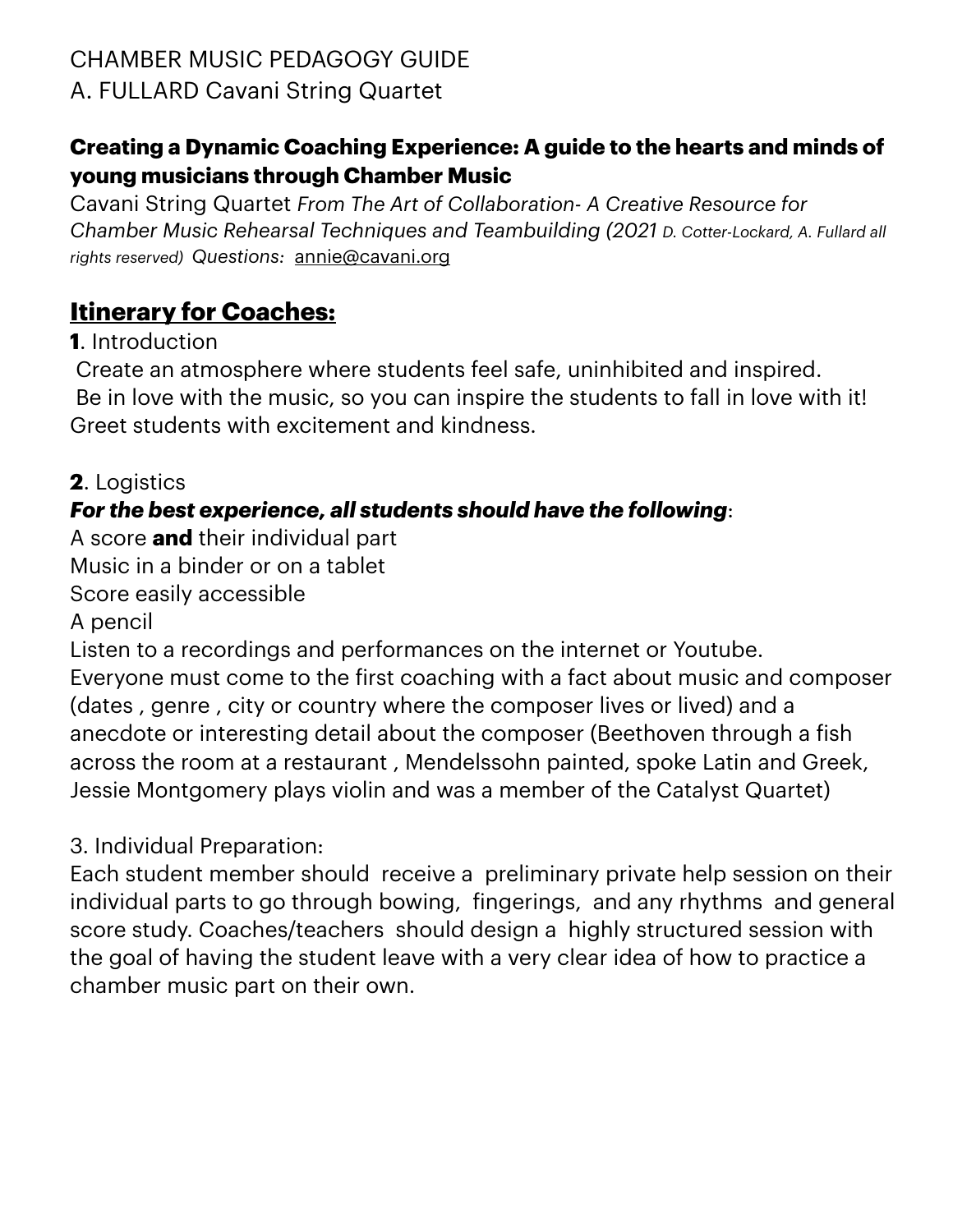## **3. COACHING - To help students learn and understand basic Chamber Music Leadership Skills**

## **BASICS**

• Definition of Chamber Music -

"Music that is written for two or more instruments usually less than twenty, with one person to a part, and no conductor." No conductor means EVERYONE LEADS TOGETHER !! TEAM WORK IS KEY!

- Sports Team metaphor with passing the ball- everyone is in " ready" stance
- Warm Ups: Bach Chorales /Scales/Mirroring offers individual students a chance to lead.

COACHING ITINERARY: Four segments

### 1. 5-10 minutes **TUNE**!

one at a time with a regular system, use a tuner and proceed around group cellos violas violins . Then play all strings together , a , d, g ,e's and c's simultaneously. For younger groups :

Each coaching : you pick someone to be the Director of Tuning and let them run the show. Using a timer, challenge them to beat the clock , most efficient tuning "Director" gets a certificate of merit air prize at the end of semester

## 2. 15 minutes **PLAY**!

Encourage a positive feeling before they start !

Before starting try picking a word that describes a character or personality of the music and the composer .

For example

Mendelssohn : magical

Beethoven : stormy

Coach should suggest a small goal that can be achieved in the amount of time. for example: Everyone cues together, Everyone moves in a similar manner which suits character of music . Everyone knows the score, where the melody is where the small subdivisions are , where the silences are.

## 3 5 minutes **POSITIVE REINFORCEMENT!**

Notice and articulate achievements to the group **in general** and then one thing specifically to **each** player.

Example for younger groups:

"Gabe , I love the way you are using your bow!"

"Claire , wonderful communication across the group!"

"Faith , great cuing yourself in after a rest!"

"Olivia love your energy in those eighth notes!"

"Sam "way to play close to the bridge , great sound!"

"Julia , thanks for showing rhythm in such a helpful way!"

"Le Bron You are such a great team player - I love the way you pass the melody"